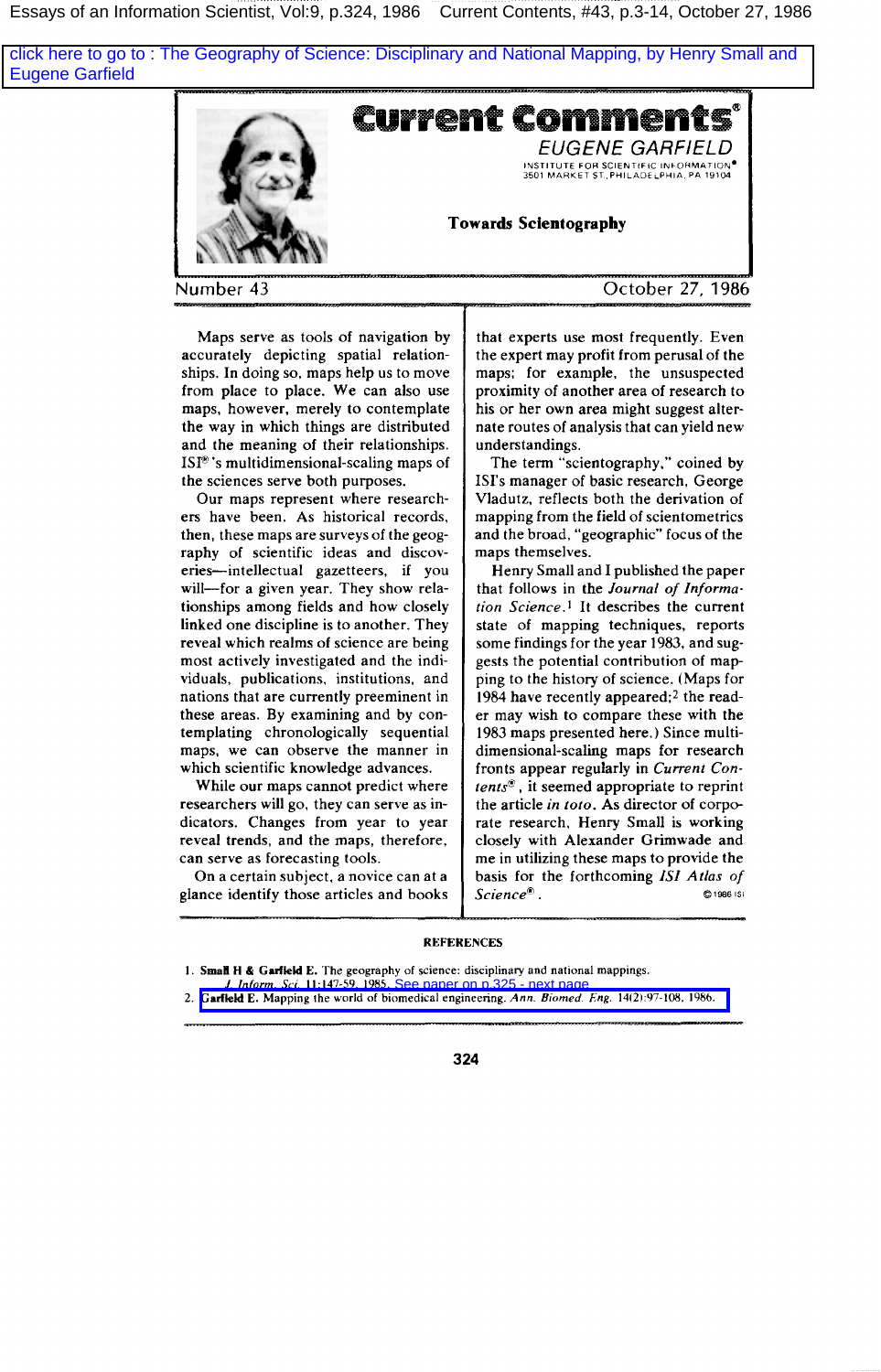<span id="page-1-0"></span>**Reprinted with permission from:** *J, Inform. Sci. 11:147-59, 1985,* **Copyright 1986, Elswier Science Publishers B.V, (North-HoUand): Amsterdam, The Netherlands.**

# **The Geography of Science: Dfscff)lfrltary and National Mappings**

### **Henry Small and Eugene Garfield**

Maps of research in the sciences and social sciences for the year 1983 were generated from the Science Cita*tion* **Indexm /Social Sciences Citation** *Indexa* **database using a single-link clustering algorithm. The combined use of fractional citation counting and recitation frequency thresholds ensured a fair representation of smaller areas. The resulting clusters of co-cited publications were aggregated through iterative computer** runs at five levels, C1 (local) to C5 (global). Multidimensional scaling at each level allowed the matrix of **linked publications to be represented geometrically as maps. Each research front or node appears on the** maps in proportion to the population (size) of its citing publications. Analyses of the distribution of research **fronts by disciplines and nations are demonstrated, ss well ss measures of expectation and immediacy for research in genetic engineering and, in particular, on studies of the beta-thalassemia gene. A walking tour** through the maps at various levels coupled with content analyses of linkages reveal that, in general, large **central arcaa represent basic research whereas smaffer peripheral specialties represent appfied research.** Although in its infancy, the construction of such maps of the sciences (and comparisons of maps over time) **holds the potential for a new kind of hktory of science.**

**Each year ISF undertakes an analysiz of a database which is derived from a combination of the** *Science Citation Index" (SCF )* and the *Social Sciences Citation Inder (SSCP ).* **The** purpose of this analysis is to create what we call maps of science which show the topography of science at various levels of aggregation. These range in scale from a global perspective down to the level of the individual investigator's key papers. It is fair to say that the science and technology for creating such maps is in its infancy. Earlier work by Garfield, Sher, and Torpie<sup>1</sup> on historiographs and **Price on** networks of scientific papers<sup>2</sup> showed the longitudinal structure of science by exploiting citation links across time. More recent co-citation methods emphasize the cross-sectional structure of science by using co-occurrence of references<sup>3</sup> at a specific point in time, and hence suggest the analogy to geographic maps.

The notion that science can be mapped was first clearly stated by Derek Price4 during the 1960s, though we are sure that a thorough search of the literature of information science, history, sociology and philosophy of science would reveal significant precuraora. For example, in 1948 Samuel Bradford,<sup>5</sup> the famous British bibliographer, wrote:

".. .if x **represents any class, as men, its indk viduak will have many different qualities. We**  $m$ ay separate those individuals, which are distin**guishable from one another ss having different quafities, in subclasses. The symbols of aU sub classes tiff have only the possible numerical values O and 1. So let us draw straight ~mes, of unit length, from a convenient point, to repre-** sent these symbols. The lines will be distin**guished by dkection, and, if we lie to use a space of three dmensions, the unit lines will ter minate in points upon the surface of a unit sphere. The aggregate of points wifl represent the class of beings, men, .%rdlarly, let more lines be drawn to represent all things we wish to tslk about. The aggregate of points, where all these lines end on the surface of the sphere, represents the unwerse of discourse ... . And so we get a picture of the universe of d~course as a globe, on which sre scattered, in promiscuous confusion, the mutually dated, separate Udngs we see** or **think about**.

**Bradford is certainly one of the precursors** of our present effort, but the idea that knowledge could be represented spatially is implicit in many early statements. The notion of 'disciplines' or 'fields' carries with it spatial connotations, which were made more explicit by Vannevar Bush's metaphor of the scientific 'frontier.'<sup>6</sup> In social science, the concept of mental maps, which are subjective versions of geographic maps, has been important to some fields such as human geography.7 In the sociology of science the concept of the invisible college auggesta that communication between scientists can give rise to social groups. $8$  But it is in the specialized branch of **information science called** bibliometncs that the idea of mapping science was finally realized.

Citation indexes, showing millions of interconnections among hundreds of thousands of scientific articles and books annually, seem ideally suited for deriving natural maps of the scientific Iandacape. No other database is as comprehensive either in disciplinary or longi-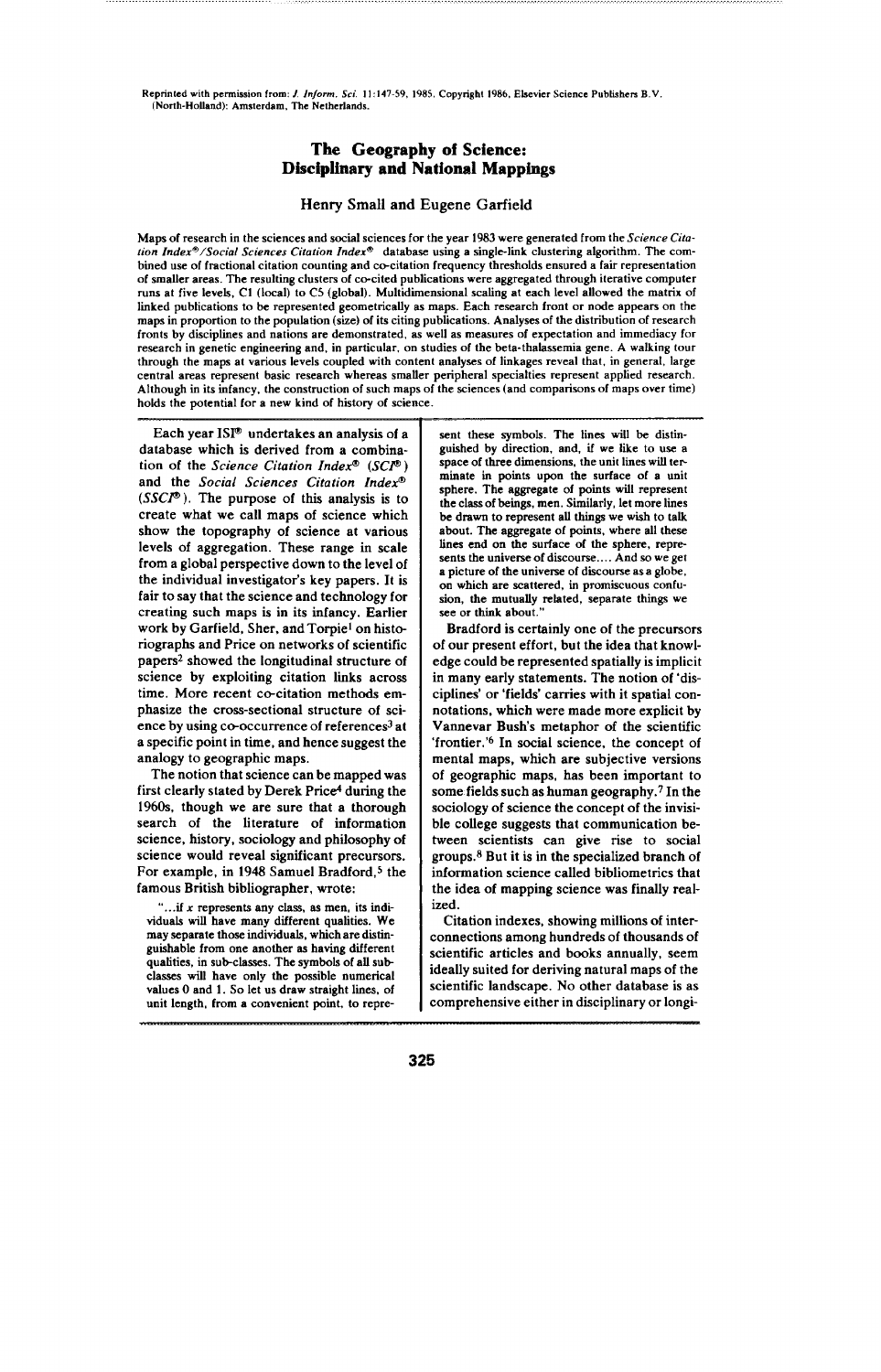Figure 1. 1983 SCP<sup>®</sup> /SSCP® C5 map: Global map.



tudinal scope as the Science Citation Index and the more recent Social Sciences Citation Index. In this brief paper it will be possible to give only a glimpse of ISI's annual mapping exercise, its results, and some practical applications

In utilizing a combination of the SCI with the SSCI we attempted for the first time in 1983 to observe connections between the natural and social sciences. This mixing of disciplines also suggests the first problem we had to overcome, namely, normalizing for varying citation rates across different fields. The first step in the mapping process is to set a citation frequency threshold and select only the most cited documents for processing through a clustering algorithm. Since citation rates differ across fields of science, applying a simple integer threshold biases the selection to high citing fields-biomedical research eliminates less citing fields such as mathematics. The method we came up with, while perhaps not ideal, gives quite satisfactory results. It is called fractional citation counting and amounts to assigning to each published paper or citing item one unit of strength to be divided equally among all its references.<sup>9</sup> We can measure the effectiveness of this procedure by matching the rough disciplinary distribution of highly cited documents selected

by it to the distribution of source papers appearing in the index. If the percentages are comparable, then we are sampling the field in proportion to its representation in the database. For example, we know that about 14% of the source items in the database are from the social sciences. The number of cited documents in the social sciences selected by the fractional threshold was about 12%, indicating proportional coverage of that field.

Other strategies are used to ensure that we are obtaining a fair representation of large and small research areas. The cluster analysis is based on the co-citation frequency, which is the number of times two documents are cited together by current papers. This association measure is normalized by dividing by the square root of the product of the citation frequencies of the co-cited documents, a formula widely used in information science studies.<sup>10</sup> The clustering algorithm is called the single-link method and has the advantage of simplicity in applications involving large files but the disadvantage that its clusters are sometimes highly chained. To limit the amount of chaining we use a cutoff in cluster size of 60 cited documents and a variable cocitation level to increase the size of small clusters. Since the limit of 60 in cluster size means that some areas will be arbitrarily cut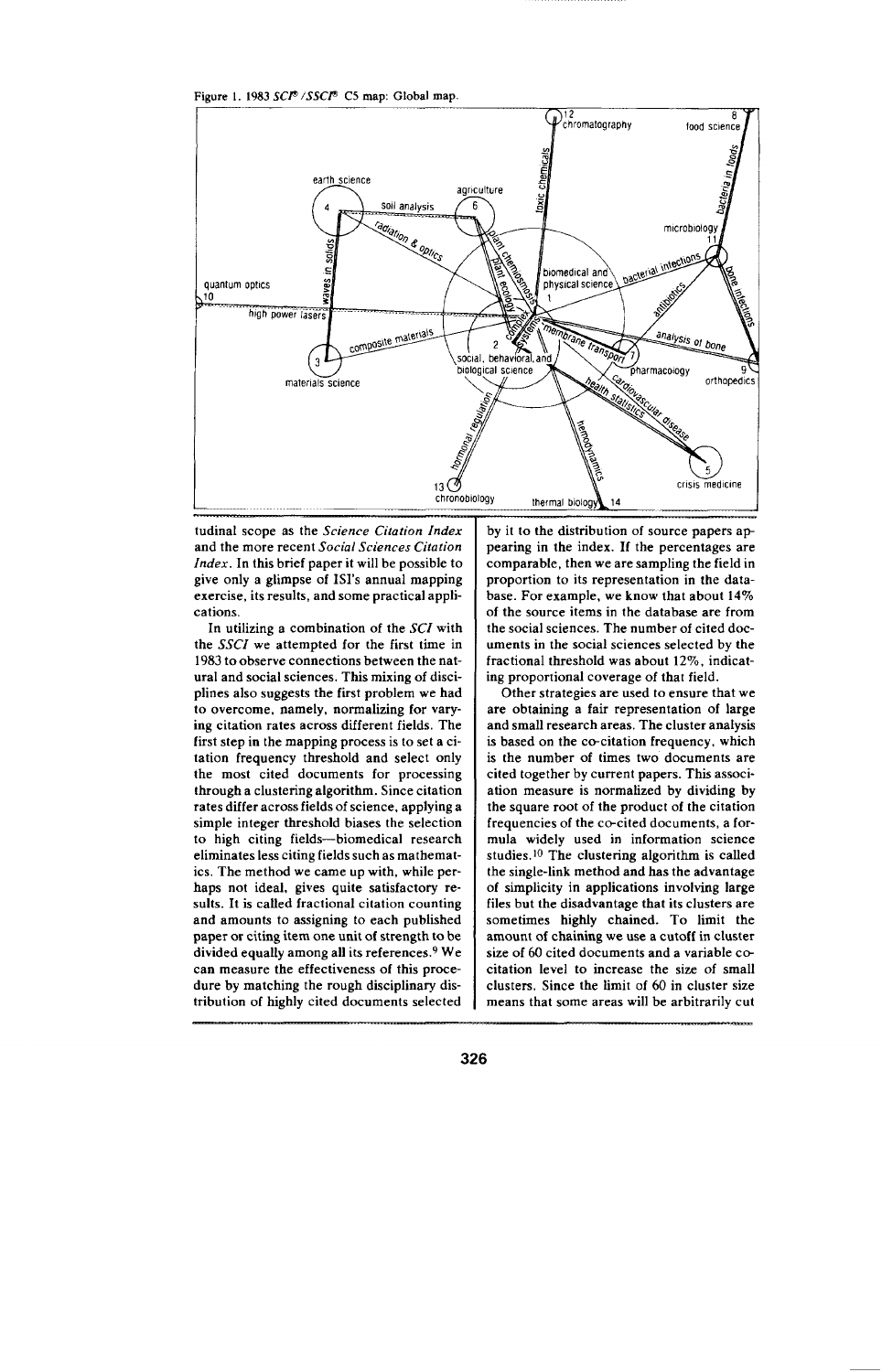| Table 1                                                          |  |
|------------------------------------------------------------------|--|
| Statistics on iterative clustering of clusters: 1983 SCI® /SSCI® |  |

|                                                                       | Iteration: |          |        |        |         |
|-----------------------------------------------------------------------|------------|----------|--------|--------|---------|
|                                                                       | C1         | C2       | C3     | C4     | C5      |
| 1. fractional citation threshold<br>(drop items cited $\leq$ 4 times) | 1.5        | $\bf{0}$ | 0      | 0      | 0       |
| 2. cited items selected                                               | 72077      | 9420     | 1386   | 171    | 14      |
| 3. citations to cited items                                           | 1155257    | 517354   | 329540 | 219478 | 179117  |
| 4. mean citations per item                                            | 16.0       | 54.9     | 237.8  | 1283.5 | 12794.1 |
| 5. distinct co-cited pairs                                            | 1789036    | 196380   | 32599  | 2755   | 62      |
| 6. percent connected                                                  | 0.069%     | 0.443%   | 3.40%  | 18.9%  | 68.1%   |
| 7. co-citation threshold                                              | $0.17+$    | $0.017+$ | $0+$   | $0+$   | $0+$    |
| 8. level increment                                                    | 0.03       | 0.01     | 0.005  | 0.001  | 0       |
| 9. max cluster size                                                   | 60         | 60       | 60     | 60     | 60      |
| 10. clusters                                                          | 9420       | 1386     | 171    | 14     |         |
| 11. cited items in clusters                                           | 50994      | 6018     | 729    | 111    | 14      |
| 12. co-cited pairs                                                    | 63111      | 5279     | 606    | 116    | 62      |
| 13. mean items per cluster                                            | 5.4        | 4.34     | 4.26   | 7.93   | 14      |
| 14. items in largest cluster                                          | 60         | 54       | 50     | 52     | 14      |
| 15. % clusters with two cited items                                   | 41.6%      | 49.3%    | 50.9%  | 42.8%  | 0%      |
| 16. % cited items clustered                                           | 70.7%      | 63.9%    | 52.6%  | 64.9%  | 100%    |

into pieces, we put the pieces back together by successive iterations of clustering.<sup>11</sup> That is, in the first step we cluster cited documents by co-citation. Then, in a second iteration we cluster clusters derived from the first step. We continue clustering the clusters of the previous step until we obtain a single megacluster which includes as many of the previous groupings as is possible. The structure of this final grouping corresponds to our global map of science (Figure 1). Later on we will discuss the structure of this map in detail.

In order to geometrically display what is really only a matrix of objects linked together by varying degrees we use another technique called multidimensional scaling. 'z Imagine taking *a* map of the United States and *con*structing a table showing the distances between all major cities. Our problem is the reverse, We have the table of distances (or actually degrees of closeness) but lack the map embodying those distances. This is what the scaling technique provides in, of course, an approximation depending on the number of dimensions required. In our case, we have used only two-dimensional representations, but there is no reason why the maps could not be three-dimensional.

The statistics on iterative clustering to five levels can be seen in Table 1 for the 1983 combined *SCI* and *SSCI.* We initially drop all items cited fewer than 5 times which provides a low cutoff for citedness and prevents the introduction of random noise. The fractional threshold of 1.5 translates into a variable integer citation cutoff. For example, only about one-half of all items cited 20 or more times are included with a fractional cutoff of 1.5, while about 10% of items cited 5 times are included. Hence we retrieve varying percents for each integer citation level up to about 40 times cited where 100% of items are retrieved. These varying samples help compensate for differences in citation rates across fields.

Of the many statistics generated from clustering, perhaps the essential ones are the number of clusters generated at the first iteration (called Cl), namely, 9,420 for 1983, and number of cited documents contained therein, namely, 50,994. This calculates to a mean of 5.4 cited *items* per cluster, with a maximum cluster size of 60 items. As we move through each iteration, Cl through C5, the file is increasingly aggregated, and fewer and fewer clusters form until only one is formed at C5. When processing is completed, a nested hierarchy of clusters is generated which is five levels deep. This means that a point on the highest level map corresponds to a map of points on the next lower level, and so on down for five levels. The number of iterations or levels required to reduce the file to a single grouping of 60 or fewer macro-clusters depends on the number of cited documents selected by the fractional citation threshold which are input to the clustering process.

One of the deficiencies of our present method which we are working to improve is the inability of the iterative clustering scheme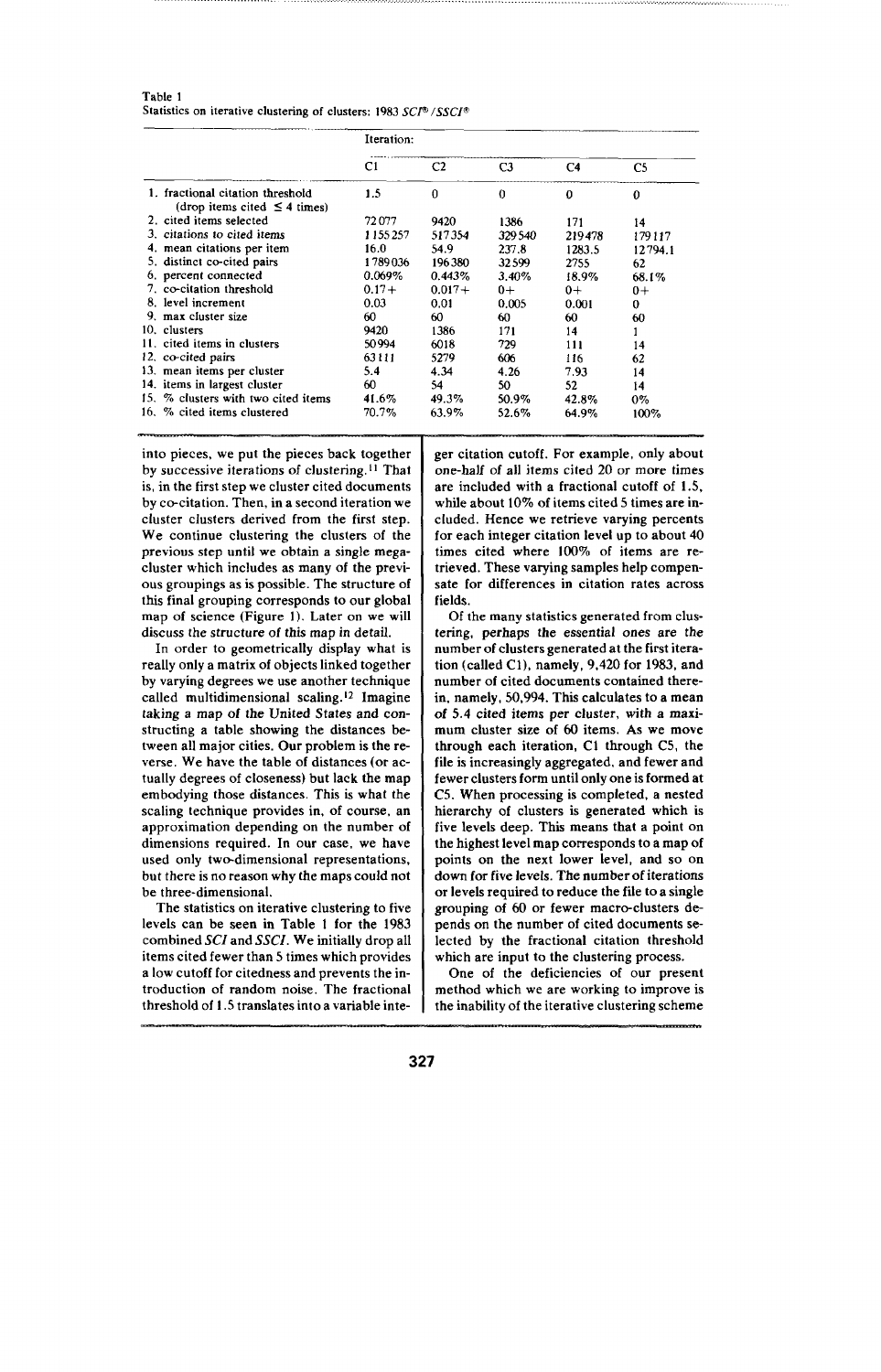| Table 2                                                                 |  |  |
|-------------------------------------------------------------------------|--|--|
| 1983 $SCI^{\circ}$ /SSC $I^{\circ}$ clusters: disciplinary distribution |  |  |

|                                                                                               | C1                       | C <sub>2</sub> |                          |         | C <sub>3</sub>           |         | C <sub>4</sub>           |              |  |
|-----------------------------------------------------------------------------------------------|--------------------------|----------------|--------------------------|---------|--------------------------|---------|--------------------------|--------------|--|
|                                                                                               | number<br>of<br>clusters | percent        | number<br>of<br>clusters | percent | number<br>of<br>clusters | percent | number<br>of<br>clusters | percent      |  |
| biomedicine and<br>biochemistry                                                               | 3625                     | 38.5           | 506                      | 36.5    | 59                       | 34.5    | 7                        | 50.0         |  |
| agriculture,<br>agronomy,<br>botany,<br>entomology,<br>ecology,<br>animal and<br>food science | 690                      | 7.3            | 126                      | 9.0     | 20                       | 11.7    | $\overline{2}$           | 14.3         |  |
| physics and<br>materials<br>science and<br>engineering                                        | 1696                     | 18.0           | 295                      | 21.3    | 38                       | 22.2    | $\overline{2}$           | 14.3         |  |
| chemistry                                                                                     | 1266                     | 13.4           | 166                      | 12.0    | 16                       | 9.4     | 1                        | 7.1          |  |
| social and<br>behavioral<br>sciences and<br>psychiatry                                        | 1099                     | 11.7           | 152                      | 11.0    | 16                       | 9.4     | $\mathbf{1}$             | 7.1          |  |
| mathematics and<br>computer<br>science                                                        | 576                      | 6.1            | 87                       | 6.2     | 13                       | 7.6     | $\mathbf 0$              | $\mathbf{0}$ |  |
| geosciences                                                                                   | 468                      | 5.0            | 55                       | 4.0     | 9                        | 5.2     | $\mathbf{1}$             | 7.1          |  |
|                                                                                               | 9420                     | 100.0%         | 1386                     | 100.0%  | 171                      | 100.0%  | 14                       | 99.9%        |  |

to **include all clusters obtained at** a given level or iteration in the macro-clusters obtained at the next higher level. For example, as Table 1 shows, about 36% of the clusters at C1 are not included in *C2* macro-clusters and hence remain isolates. The global map at C5 **in**cludes only about one-third of the C1 clusters. The creation of isolates is due to a combination of factors incfuding the use of a minimum cluster size of two and a maximum cluster size limit of 60. While it may be impossible to entirely avoid creating isolates with the present methodx, it should be possible to adjust the parameters to ensure that at least all of the largest clusters are included on the maps.

One of the most interesting results of our analysis is the distribution of clusters by disciplines, defined more or less in the traditional sense. We find, for example, 38.5% of clusters at C1 are on biomedical or biochemical topics, 7.3% on ecology and systematic biology,  $18.0\%$  in physics,  $13.4\%$  in chemistry, 11.7% in social and behavioral sciences,  $6.1\%$  in mathematics and computer science. and  $5.0\%$  in geosciences (Table 2). As we move up the hierarchy from Cl, changes in the percentages reflect the varying tendencies of fields to aggregate or to remain separate. For example, biomedical areas decline in their percent of clusters at C3 while ecological clusters increase, showing a greater tendency of the biomedical areas to aggregate.

The distribution of national effort across clusters is also easily determined. There are very few which are totally dominated by a single country. Cases of this type are small clusters usually on topics of particular national concern. However, patterns of national emphasis are easily discerned. Country participation in a cluster is gauged by comparing the number of papers from a country with the overall participation of that country in the file as a whole. Thus for any given cluster, it is possible to determine whether the country is participating less or greater than expected on the basis of a random distribution of a country's research effort.

The disciplinary and national data for clusters can be combined in the following way. If we are interested in how a country is concentrating its research effort, we can examine all clusters where that country's participation is at, or above, the expected level and look at their disciplinary distribution compared to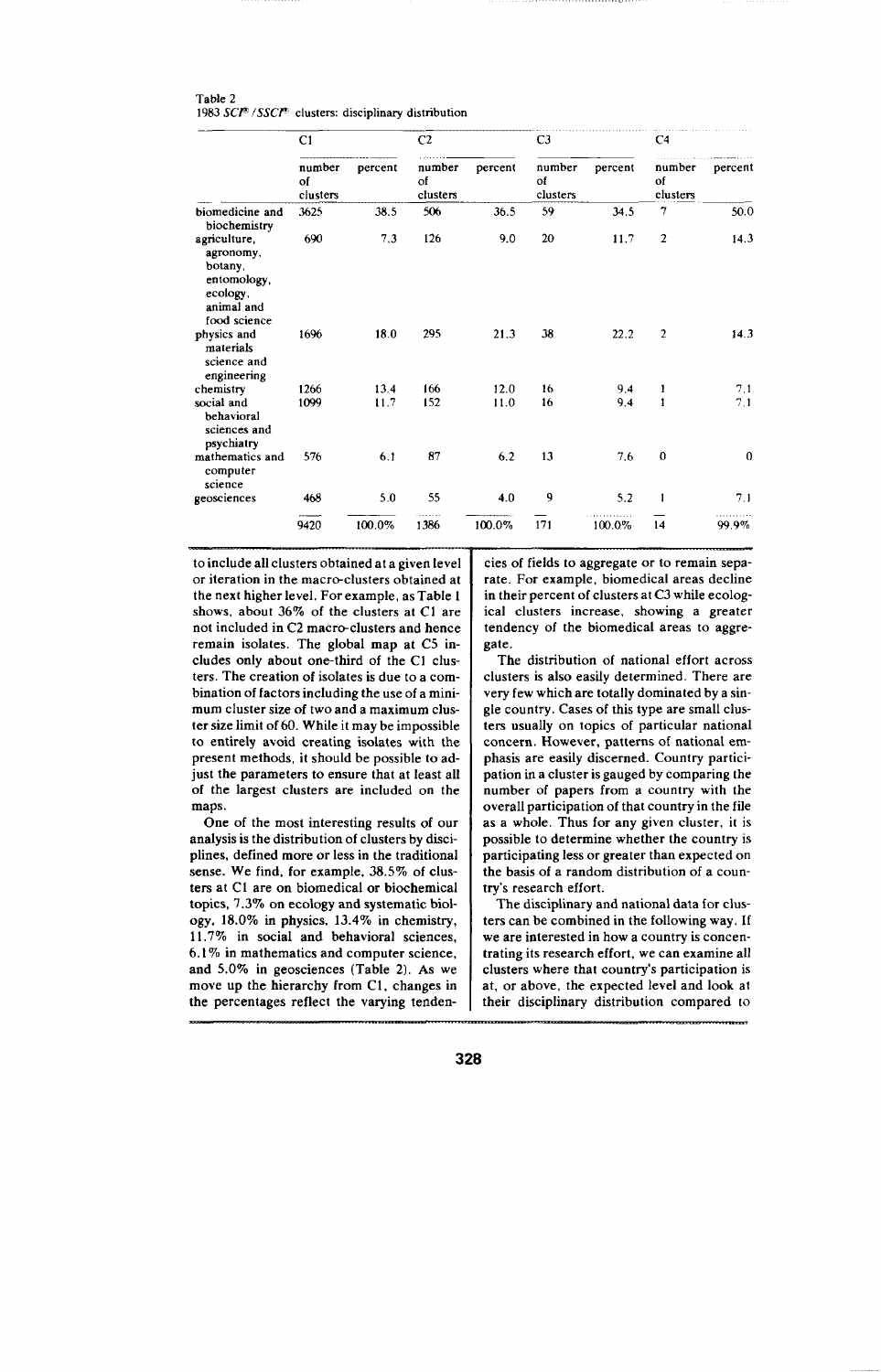**Figure 2. 1983 C2 cluster map, cluster no, 0145: genetic engineering.**



| 684  | DNA cloning             |      | 3072 tRNA gene transcription      | 6764 | mammary tumor virus    |
|------|-------------------------|------|-----------------------------------|------|------------------------|
| 692  | DNA binding proteins    |      | 3142 protein detection            | 7023 | gene cloning           |
| 693  | cDNA clones             | 3219 | genetics of                       | 7332 | human genomic families |
| 837  | protein electrophoresis |      | immunoglobulin                    | 7918 | new gene elements      |
| 1010 | beta-thalassemia gene   |      | 3810 DNA promoters                | 7997 | tumor antigen gene     |
|      | 1430 cDNA cloning from  |      | 4002 T-cell regulation of B-cells | 8040 | genetics of antibodies |
|      | mRNA                    | 4037 | yeast gene polymorphism           | 8138 | human globin genes     |
| 1501 | E-coli cloning          |      | 4111 gene fusions                 |      | 8418 RNA transcription |
| 1740 | oncogenes & cancer      |      | 4840 mRNA synthesis               | 8546 | protein purification   |
| 1891 | chromatin DNA           |      | 5438 DNA sequences                | 8552 | nucleotide sequences   |
| 2270 | yeast genes             |      | 5606 histocompatibility genes     | 8577 | ribosomal RNA          |
| 2424 | globin genes            |      | 5653 cDNA for beta globin         | 8788 | protein synthesis &    |
| 2480 | transposable genes      |      | 5673 T-cell idiotypes             |      | expression             |
|      | 2538 gene transcription | 5910 | mutagenesis                       | 8889 | herpes virus gene      |
| 2783 | hybrid dysgenesis       | 6017 | simian virus-40                   | 8900 | gene expression        |

world science, as represented by the file as a whole. This was done recently for the United Kingdom and it was found consistently for all levels that the U.K. was below world averages in physics  $(-4\%)$  and chemistry  $(-3\%)$ , while it was above world averages in biomedical research  $(+5\%)$  and ecology  $(+2\%)$  (see Table 3). Whether this view is shared by U .K. scientists or whether it reflects a conscious science policy in the U.K. remains to be seen.

Country concentration can be seen in individual cases by coding the cluster maps. The circle around each node on the map is proportional in area to the size of the cluster as

measured by number of citing papers. We then indicate by shading those areas where participation from a given country (in this case the **U.K. ) is** greater than expected. For example, on the above map showing genetic engineering areas (Figure 2), research on the beta-thalassemia gene (#1010) is one of eleven areas in which the U.K. has a representation greater than expected (18'% actual versus 8% expected). The expected rate is simply the percentage of papers contributed by that country to the whole file.

Another kind of coding is by immediacy of the cluster. Since each cluster or macro-clus-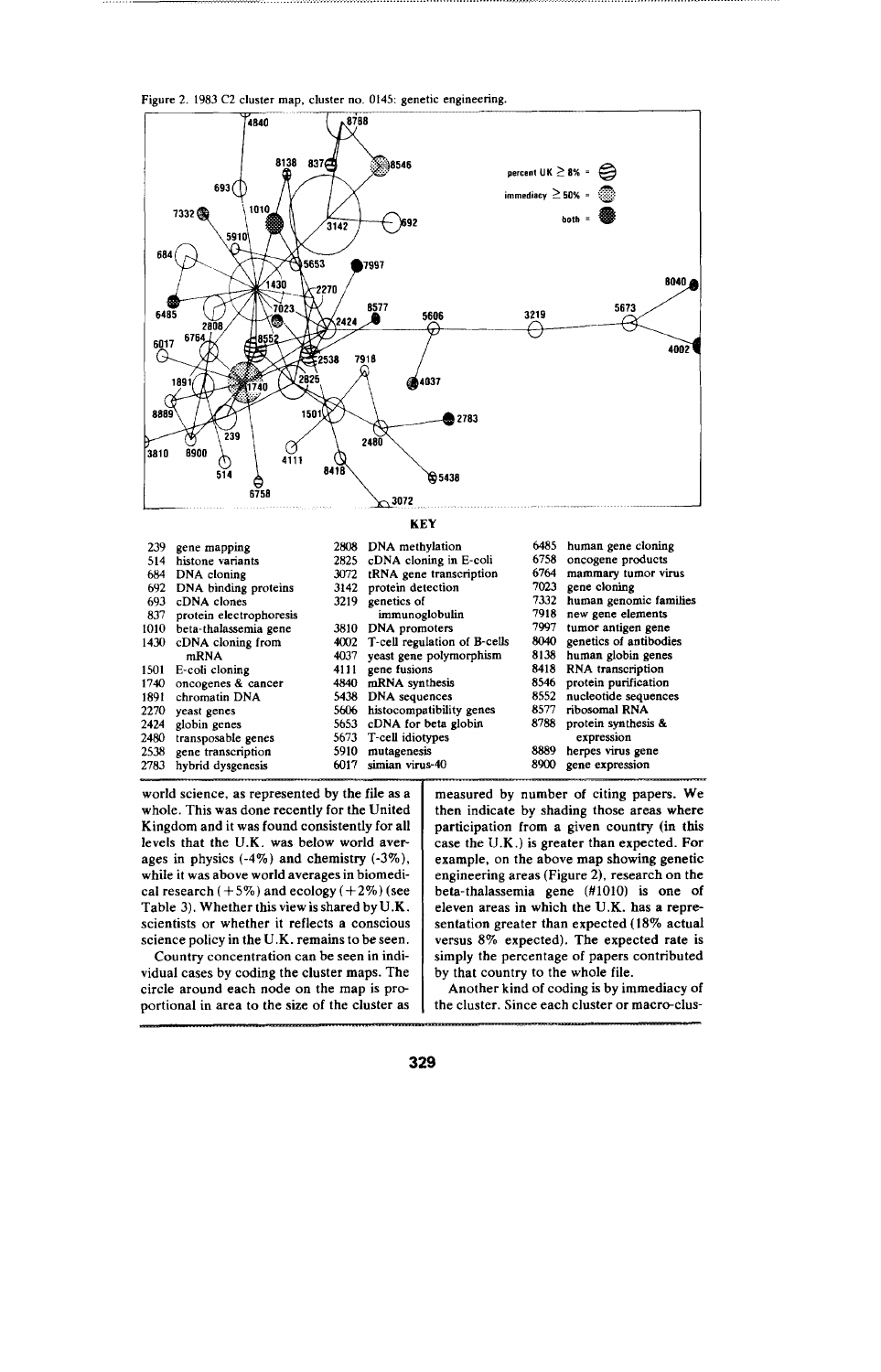| Table 3                                                                           |  |  |  |
|-----------------------------------------------------------------------------------|--|--|--|
| 1983 SCI® / SSCI® clusters: United Kingdom disciplinary distribution <sup>a</sup> |  |  |  |

|                                                                                      | C1                       |                   | C <sub>2</sub>           |                   | C <sub>3</sub>           |                   |
|--------------------------------------------------------------------------------------|--------------------------|-------------------|--------------------------|-------------------|--------------------------|-------------------|
|                                                                                      | number<br>of<br>clusters | percent           | number<br>ot<br>clusters | percent           | number<br>of<br>clusters | percent           |
| biomedicine and<br>biochemistry                                                      | 1520                     | 43.0 <sup>b</sup> | 256                      | 43.9 <sup>b</sup> | 40                       | 50.6 <sup>b</sup> |
| agriculture, agronomy,<br>botany, entomology,<br>ecology, animal and<br>food science | 348                      | 9.8 <sup>b</sup>  | 60                       | 10.3 <sup>b</sup> | 12                       | 15.2 <sup>b</sup> |
| physics and materials<br>science and<br>engineering                                  | 506                      | 14.3c             | 96                       | 16.5 <sup>c</sup> | 8                        | 10.1 <sup>c</sup> |
| chemistry                                                                            | 366                      | 10.3 <sup>c</sup> | 54                       | 9.3c              | 5                        | 6.3c              |
| social and behavioral<br>sciences and psychiatry                                     | 377                      | 10.7 <sup>c</sup> | 59                       | 10.1c             | 6                        | 7.6c              |
| mathematics and<br>computer science                                                  | 213                      | 6.0°              | 32                       | 5.5 <sup>c</sup>  | 3                        | 3.8 <sup>c</sup>  |
| geosciences                                                                          | 208                      | 5.9 <sup>b</sup>  | 26                       | 4.5 <sup>b</sup>  | 5                        | 6.3 <sup>b</sup>  |
|                                                                                      | 3538                     | 100.0%            | 583                      | 100.1%            | 79                       | 99.9%             |

**. a counting clustem having greater than expected (8%) U.K. participation.**

**b greater than expected compared to world.**

**c less than expected compared to world.**

ter consixts of a set of cited documents of varying age, an immediacy measure can be devised to reflect how recent this core literature is. The percentage of core documents published within the last three years is one such measure. On Figure 2 each area having an immediacy greater than or equal to 50% is indicated by a different shading of the circle. There are twelve such areas on the map, one of which is beta-thalassemia, with greater than expected U.K. participation. (Five areas have both high immediacy and high U.K. participation. ) To show how immediacy is determined, the C1 map for beta-thalassemia is shown in Figure 3, with circles of varying size representing cited documents, scaled to reflect relative citation frequency and labeled with first author and publication year. The documents published in the last three years are shaded, and the number of such shaded circles divided by the total gives an immediacy of 73% (19/26).

Returning to the global map, we will now take an excursion starting with the C5 level of science to illustrate how the system works. **From any node on** the **global map we can zoom down to** the next lower level **and observe its structure. Positioning at the large central circle representing biomedical and** physical sciences, the map for this macrocluster is displayed (Figure 4). We see three major regions on this map: biomedical research on the left, chemistry in the middle, and physics and mathematics on the right. This 'in between' position for chemistry has been a consistent finding over the years we have performed this analysis. Focusing on the large circle labeled 'molecular genetics and immunology,' we move to the next lower level and see its map (Figure 5). Shown here is the genetic engineering area (#145) and a large immunotherapy area  $(H31)$  to its right, the site of work on AIDS and monoclonal antibodies. Other branches of this map concern the use of x-ray crystallography to study the structure of biological molecules (on the right), the biochemistry of connective tissues **(on the** left), and isolation and purification methods (at the bottom). Zooming in on the large genetic engineering area takes us up to the map shown in Figure 2, containing the beta-thalassemia cluster, Figure 3.

Moving up again to the global map, we can descend into the circle left and slightly below center representing the social and behavioral sciences, and systematic biology (Figure 6). The map for this region is clearly divided into a social/behavioral region on the left and a biology/ecology region on the right. Spanning these regions is work on multivariate statistics and classification. This somewhat tenuous link is the main bridge between the so-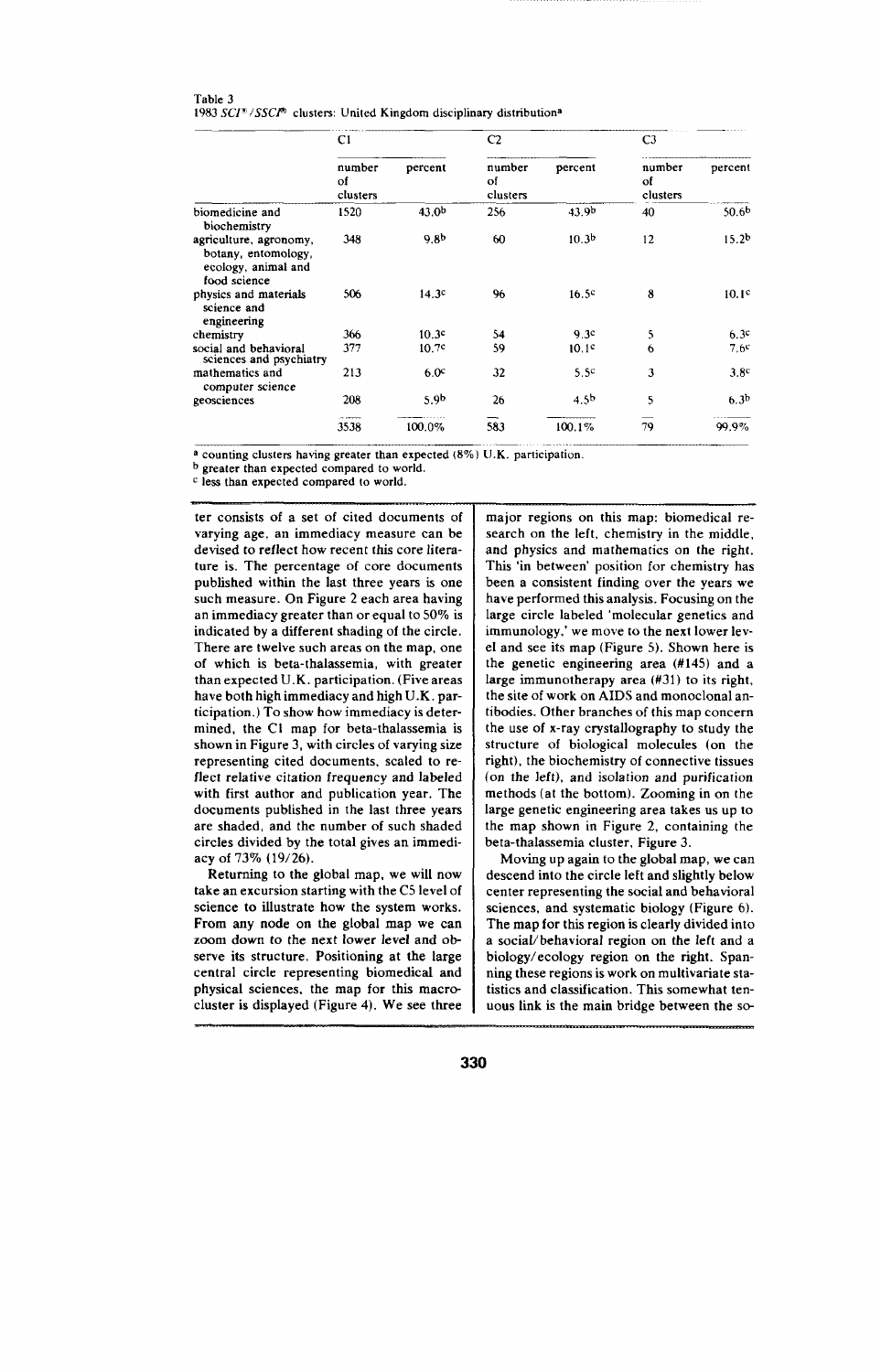Figure 3. 1983 C1 cluster map, cluster no. 1010: beta-thalassemia gene,



cial and biological sciences, at least in 1983. It is interesting to note that this conjunction of social and biological sciences is mirrored in the administrative structure of a major U.S. funding agency, the National Science Foundation.

The C5 map holds special interest because it is the most inclusive map in the hierarchy, containing roughly one-third of the C1 clusters within its 14 C4 macro-clusters. First we note that it is a combination of a few very large areas and several smaller ones. These size differentials reflect the essential hyperbolic nature of all bibliometric distributions, including the distributions of cluster size. Second we note that the pattern of links is predominantly center-periphery, with the large central area serving to link the various smaller ones around it. Very often the nature of these peripheral areas is more applied and less basic than the central areas, although this is not always the case. Examining the subject matter arrangement, we note that there is a rough division between physical and life-science areas on either side of a line drawn from the lower left to the upper right-hand corner. Only relative locations of objects on these maps are significant, however.

The scale and inclusiveness of areas on the global map vary widely. The two large central areas (#1 and #2) are multidisciplinary in character, encompassing biomedical, chemical, physical science, and mathematics in one case and social and behavioral sciences, systematic biology, and ecology in the other case. Most of the medium-sized areas (agriculture #6, earth science #4, materials science  $#3$ , pharmacology  $#7$ ) correspond to familiar disciplinary groupings, with the exception of crisis medicine #5. This area might also be called emergency or trauma medicine including aspects of intensive care, and its emergence shows how an automatic classification method can create new categories which reflect contemporary concerns. The smallest areas are more akin to specialties which, for reasons we do not yet fully understand, have remained separate from the larger disciplinary groups, yet have links to them. Some of these small peripheral areas are applied science topics with connections to basic science.

The reasons for the links between the macro-clusters are as important as their specific contents. These links are the threads which hold the fabric of science together. We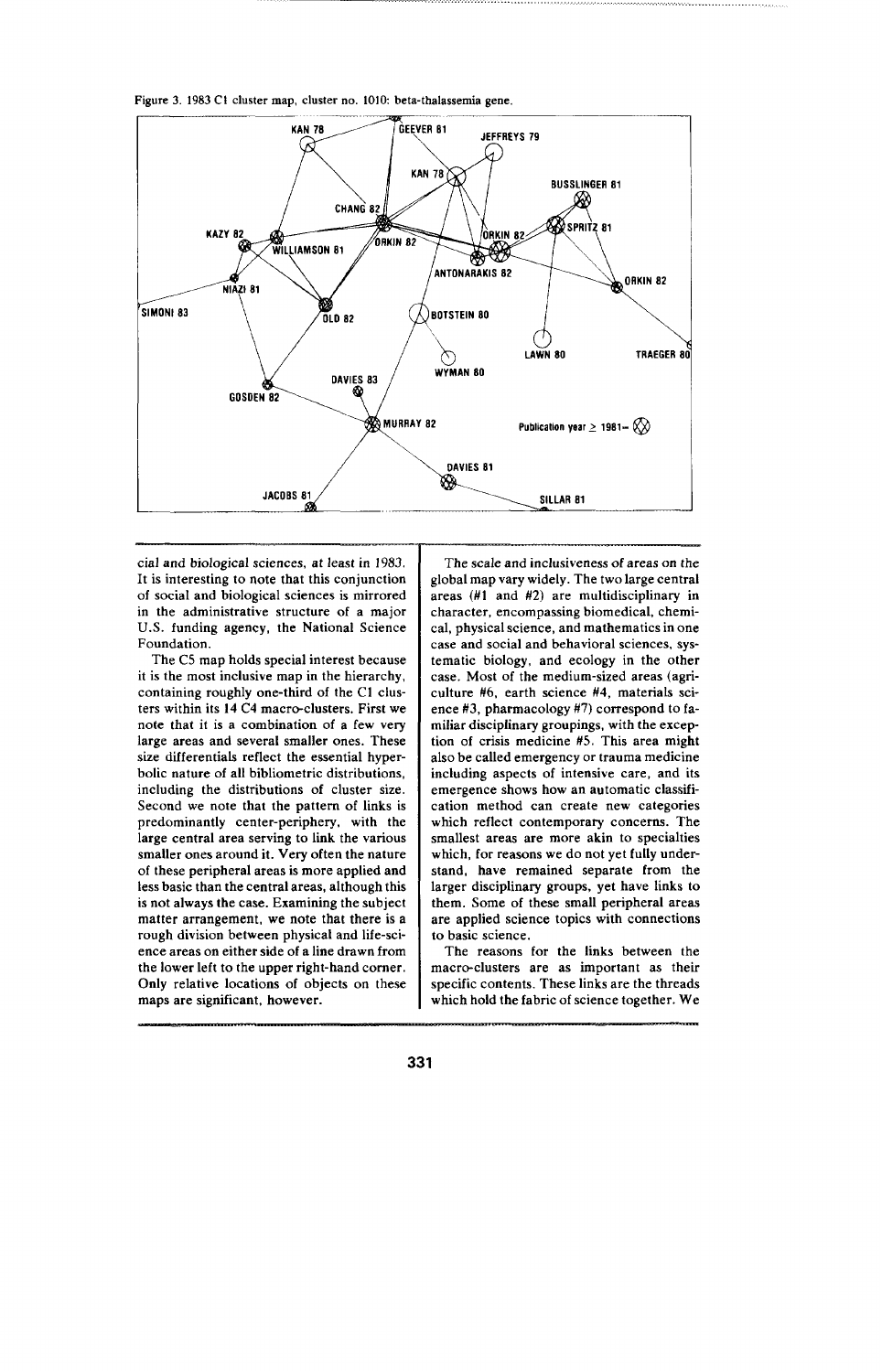

| immune-complexes &<br>autoimmunity<br>neuroscience<br>protein structure &<br>dynamics<br>physics, general<br>thermodynamics<br>13 | 32<br>38<br>40<br>41<br>42<br>43 | photochemistry<br>molecular orbital theory<br>parasitic infections<br>polymers & glasses<br>cardiology: diagnosis | 110<br>116 |
|-----------------------------------------------------------------------------------------------------------------------------------|----------------------------------|-------------------------------------------------------------------------------------------------------------------|------------|
|                                                                                                                                   |                                  |                                                                                                                   |            |
|                                                                                                                                   |                                  |                                                                                                                   |            |
|                                                                                                                                   |                                  |                                                                                                                   |            |
|                                                                                                                                   |                                  |                                                                                                                   |            |
|                                                                                                                                   |                                  |                                                                                                                   | 118        |
|                                                                                                                                   |                                  | Banach-spaces                                                                                                     | 119        |
|                                                                                                                                   | 49                               | algebraic topology                                                                                                | 121        |
| molecular genetics &                                                                                                              | 53                               | cardiology: treatment                                                                                             | 125        |
| immunology                                                                                                                        | 65                               | computational algorithms                                                                                          | 127        |
| electrochemistry                                                                                                                  | 66                               | nuclear physics                                                                                                   | 130        |
| 18 -<br>assays for carcinogens &                                                                                                  | 68                               | quantum field theory                                                                                              | 133        |
| mutagens                                                                                                                          | 71                               | critical phenomena                                                                                                | 135        |
| surface physics                                                                                                                   | 74                               | information theory                                                                                                | 137        |
| organometallic complexes                                                                                                          | 77                               | fiber-optics                                                                                                      | 147        |
| computer programming                                                                                                              | 87                               | diet, metabolism & ion                                                                                            | 153        |
| coagulation & platelet                                                                                                            |                                  | transport                                                                                                         | 156        |
| disorders                                                                                                                         | 94                               | prostaglandins &                                                                                                  | 158        |
| transition metal complexes                                                                                                        |                                  | inflammatory                                                                                                      |            |
| 26<br>endocrinology                                                                                                               |                                  | response                                                                                                          | 166        |
| reaction kinetics                                                                                                                 | 104                              | allograft survival &<br>transplantation                                                                           |            |
|                                                                                                                                   |                                  |                                                                                                                   |            |

can analyze the nature of these links by sampling papers which cite core documents in the adjacent areas, and then examining the portion of their texts in which the specific references are made. The technique, known aa citation context analysis, 13has been carried out for all links shown on the global map (Figure 1) and the phrase best describing the nature of the fink is indicated. In addition, certain links on the map have been 'doubled.'

**fipids & tosicity of foods** These links define a minimal spanning tree through the network beginning with the food

**control** theory **immunoglobulin & secretory immune system**

**C,3 NMR**

**solids**

pulmonary disease<br>macrocyclic compound **viral** diseases **natural products hydrodynamics & rheology numerical methods uncertain dynamic systems**

**heteroaromstic compounds graph theo~ algorithms metabofic enzymes stochastic processes liver metabolism electronic properties of**

science node in the upper right. We will follow this path to organize our description of the kinds of links which tie together these large areas.

Food supplies are subject to bacterial contamination by various organisms, for example, *Salmonella*, and the link to microbiology is due to the use in food science of assays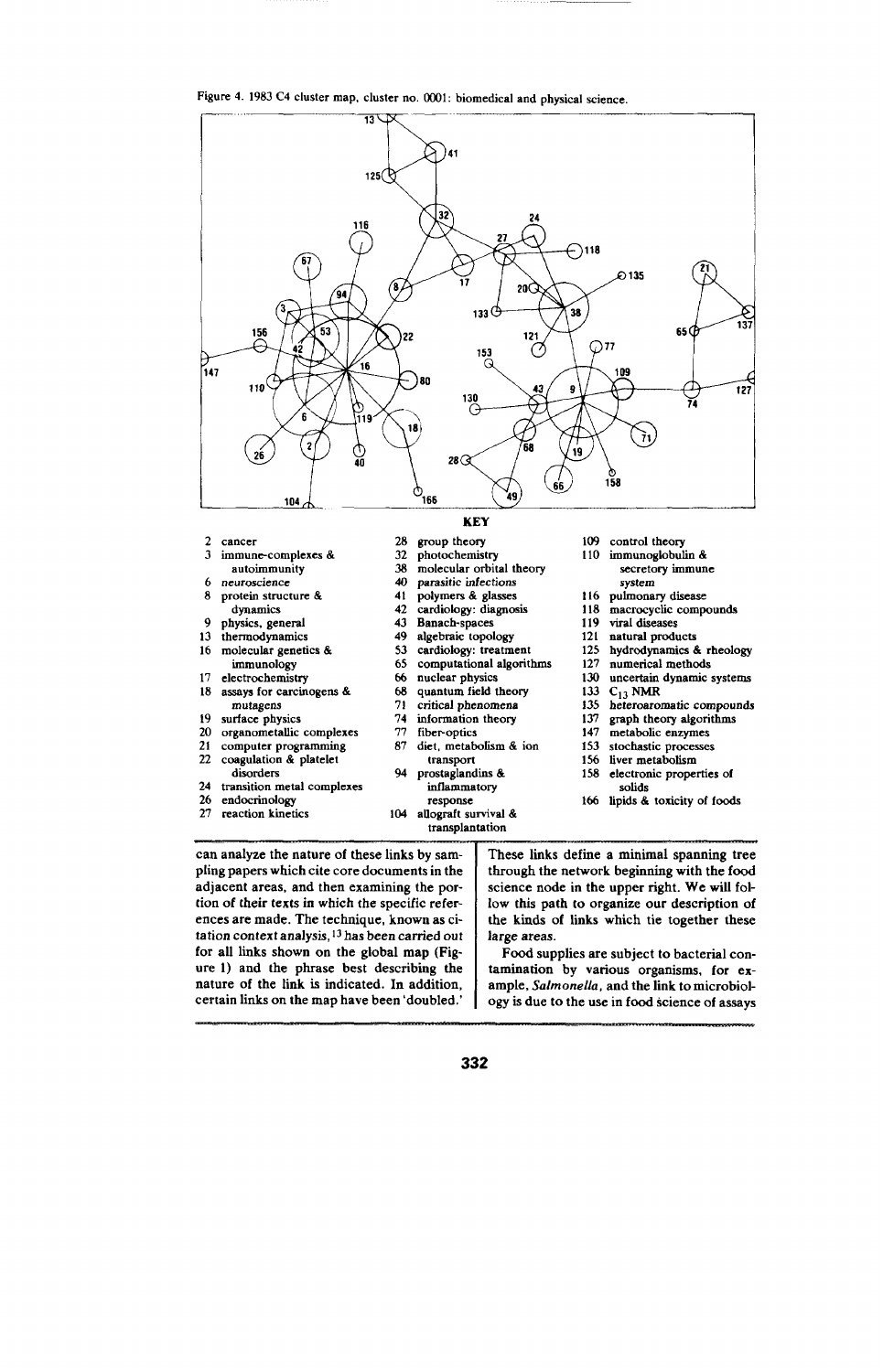Figure 5. 1983 C3 cluster map, cluster no. 0016: molecular genetics and immunology.



|     |                                       |            | <b>KEY</b>                           |      |                                                |
|-----|---------------------------------------|------------|--------------------------------------|------|------------------------------------------------|
|     | 31 T & B cell subsets in              | 365<br>401 | lipoproteins of bacteria             | 808  | atherosclerosis                                |
|     | immunotherapy<br>38 NMR of biological |            | DNA secondary structure<br>& binding | 874. | anti-tumor activity of $T$ &<br><b>B</b> cells |
|     | systems                               | 403.       | Epstein-Barr virus                   | 893  | glycosaminoglycans &                           |
| 42  | structure of RNAs                     | 454        | bone marrow                          |      | proteoglycans                                  |
| 44  | protein biosynthesis                  |            | transplantation                      |      | 940 isolation & purification of                |
| 57  | iron-overload disorders               | 487        | tumor promoters                      |      | proteins                                       |
| 64  | x-ray & NMR                           | 547        | NMR & protein structure              |      | 948 collagen & basement                        |
|     | conformation analysis                 | 575        | histocompatibility genes             |      | membranes                                      |
| 145 | genetic engineering                   | 577        | ribosomal-RNA &                      |      | 956 suppressor cell activity                   |
| 246 | receptor binding of                   |            | proteins                             | 976. | automated analyses of                          |
|     | hormones                              | 622.       | nuclear-Overhauser-                  |      | amino-acids                                    |
| 249 | angiogenesis by vascular              |            | enhancement                          | 1165 | allograft-rejection &                          |
|     | endothelial cells                     | 659.       | insulin receptors &                  |      | monoclonal antibodies                          |
| 344 | x-ray crystallography of              |            | diabetes                             | 1361 | glycoprotein biosynthesis                      |
|     | organometallic                        | 748        | tumor virus expression               | 1376 | mixed-lymphocyte                               |
|     | complexes                             | 793        | culture growth of                    |      | reactivity                                     |
| 345 | contractile proteins                  |            | fibroblasts                          |      |                                                |

developed in microbiology. In this case the link is the result of one field using the methods of another. The techniques of microbiology are also important to orthopedics in the diagnosis of bone infections, caused by organisms such as Staphylococcus aureus, and their treatment with antibiotics. Orthopedics links to the large central area of biomedical and physical science, and this is due to interest in various kinds of bone analysis which have found application in biomedical re-

search areas such as platelet deposition in bone marrow and rheumatoid arthritis.

The central area of biomedical and physical science has links to nearly all peripheral areas on the map. The 'double' links will be discussed here. Its link to pharmacology is in part due to basic research on the active transport of ions across cell membranes and the substances which control that process. Its link to chronobiology is the study of how circadian rhythms control the release of sub-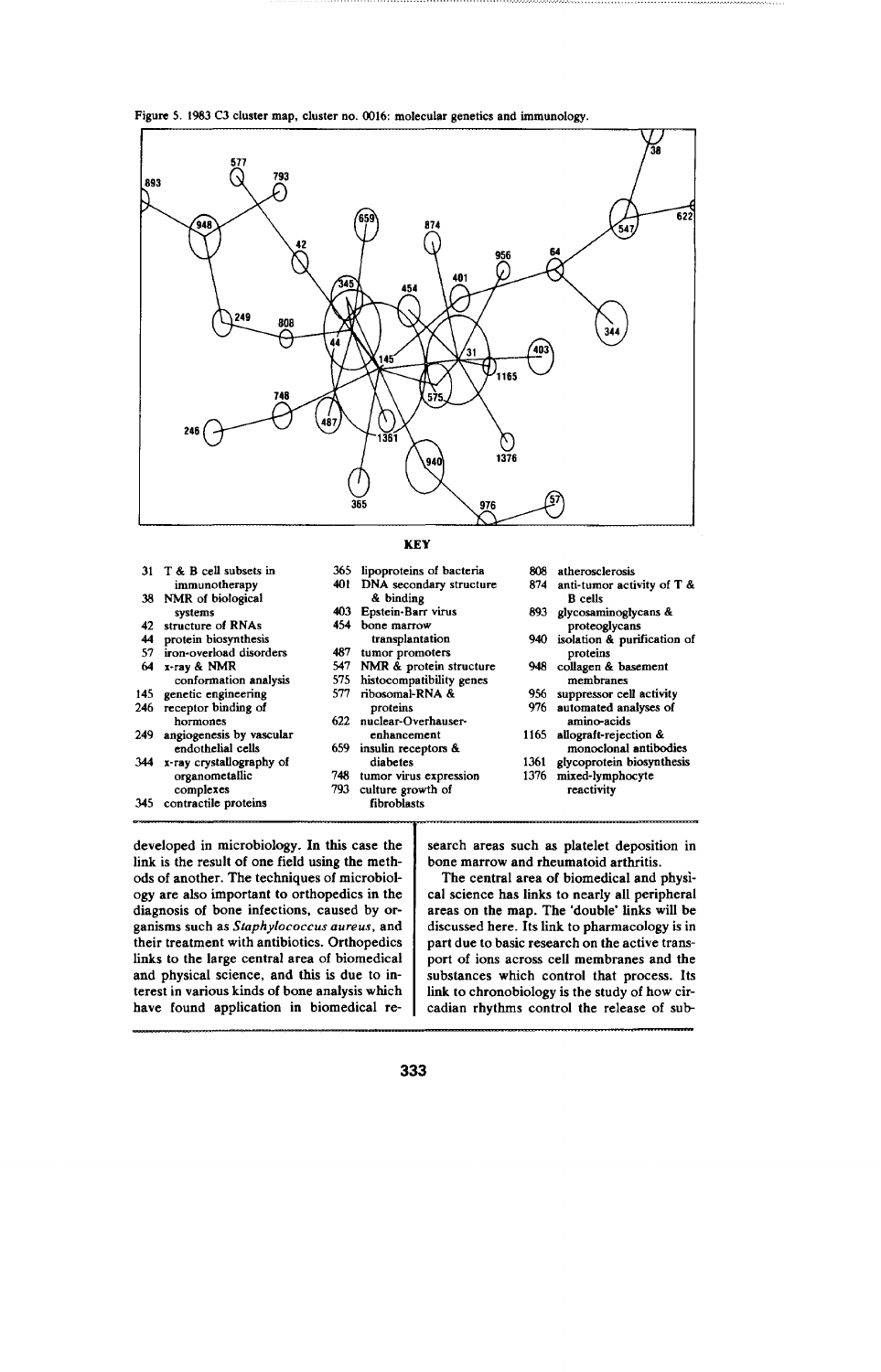**Figure 6. 1983 C4 clus:er map, cluster no.** 0002: social, behavioral, and biological sciences.



stances in the body such as the hormone prolactin. Its link to thermal biology concerns how blood flow regulates body temperature.

The link of the central biomedical and physical science cluster to physical topics begins with chromatography at the top of the map. This is due to a method in analytical chemistry, high performance liquid chromatography, used to study the concentration of drugs and toxic chemicals in the body. Another physically oriented link is to quantum optics on the left, which concerns basic and applied **aspects** of multiphoton interactions with matter, specifically as these relate to the development of high powered lasers undoubtedly relevant to recent 'star wars' research. Back in the central region of the map, the link from biomedical and physical sciences to social, behavioral, and biological science is the common concern with complex systems, as manifest in economic behavior, models of the brain, and the statistical mechanics of so-called 'self-organizing' systems. Complex systems appear to be an area of shared interest among social, physical, and biological researchers.

We will now switch over to the social, behavioral, and biological sciences cluster in the center and follow its links to other areas.

First we arrive at crisis medicine to the lower right, which is linked to social science by discussions of policy-related health statistics, including the incidence of diseases and accidents, use of medical technologies, and health care costs. Moving toward the left from social, behavioral, and biological science we arrive at agriculture via the ecology of plant populations, this link having a theoretical emphasis on the biological side and an **applied emphasis on the agricultural side. Moving left from agriculture we arrive at earth science via the dynamics of soil, including erosion, decomposition of biomass, and sediments.** Along this link the emphasis shifts **from the short term perspective of agriculture to the longer term (geological) perspective of earth science. Finally, the path leads** from earth science to materials science by a concern with wave motion in solids. The shtiting interest along this link appears to be one of scale: earth science concerned with motions of solids on a large scale (e.g., tectonics), and materials science concerned with behavior of solids on a smaller scale.

This walk along a minimal spanning tree through the global map has shown that the links which bind the research areas have a specific, content-related character and rep-